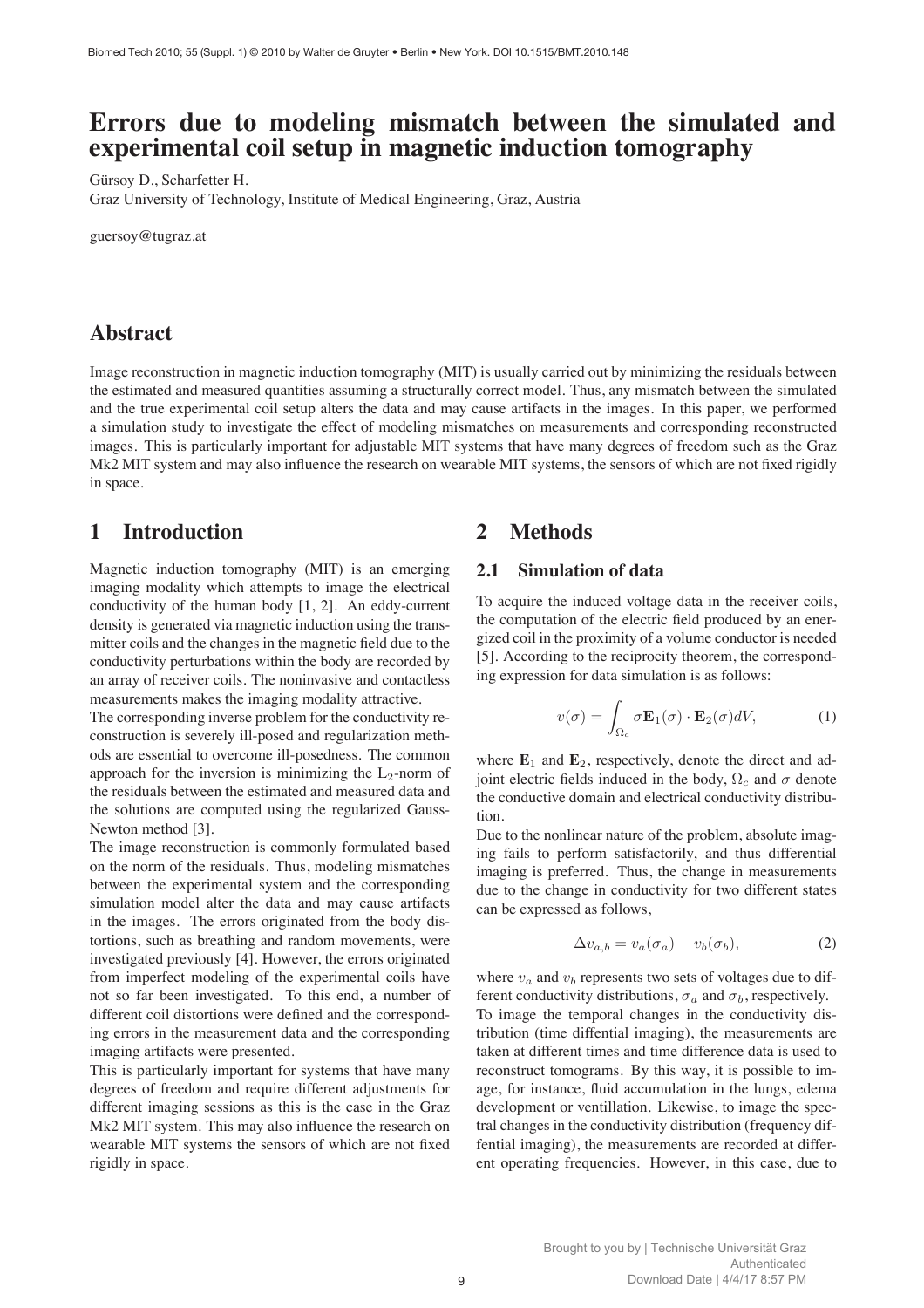the dependency of the amplitude of data on the frequency, the data must be scaled accordingly to form the difference dataset. This regime is more promising for clinical applications, since the measurements can be taken simultaneously by exciting the body using two different frequencies at the same time, and thus the systematic errors are considerably supressed. Imaging of motionless organs such as brain or pelvis seems more appropriate with this regime.

#### **2.2 Simulation setup**

*Ideal coil geometry*: For excitation, 16 identical solenoid transmit coils with 25 mm radius were used with their centres uniformly positioned on a circular ring of 140 mm radius. The arrangement is depicted in figure 1 (see, figure 2 for top-view). For measurement simulation, 16 receiver coils with 25 mm radius were placed with their centres on an inner ring of 130 mm radius.

*Phantom geometry*: A cylindrical volume conductor of 100 mm radius and 200 mm height with a local spherical inhomogeneity inside was used as a phantom. The inhomogeneity had a comparatively small radius of 10 mm and was located at [50,0,0] mm (see, figure 2). The electrical conductivity for the volume conductor and for the inhomogeneity were chosen as  $0.1 \text{ Sm}^{-1}$  and  $0.2 \text{ Sm}^{-1}$ , respectively.



**Figure 1:** Sketch of an 16-channel MIT system.



**Figure 2:** Sketch of the coil distorsions.

#### **2.3 Coil distortions**

We investigated 4 possible different types of distortions and the detailed sketch for each type is given in figure 3. "horizontal tilt" and "vertical tilt" denote the rotation around the sketched coil axes. Likewise, "horizontal shift" and "vertical shift" represent the displacements of the coil in z-axis and away from the phantom surface, respectively.

#### **2.4 Model mismatch errors**

The ideal synthetic data,  $\Delta v_{ideal}$ , is simulated using the given phantom and the ideal coil setup. In a second step, we assumed a slightly distorted geometry of the receiver coils, as defined previously in figure 3, to simulate the measurements, i.e. experimental data,  $\Delta v_{meas}$ . By doing so, the relative error between ideal and experimental data can be expressed as,

$$
\eta = \frac{\Delta v_{meas} - \Delta v_{ideal}}{\Delta v_{ideal,RMS}},\tag{3}
$$

where  $\Delta v_{ideal,RMS}$  is a constant which represents the root-mean-square of the ideal measurements and  $\eta$  denotes the relative error.

#### **2.5 Imaging Artifacts**

The artifacts in the images can be estimated by mapping the absolute errors onto the imaging domain as follows,

$$
\delta = \mathbf{G}_{ideal} \left( \Delta v_{meas} - \Delta v_{ideal} \right),\tag{4}
$$

where  $\mathbf{G}_{ideal}$  denotes the "pseudo-inverse operator" for the ideal setup. In this study, the inversion was performed based on the least-squares data fitting by the Gauss-Newton method.

## **3 Results**

The measurement data were simulated by changing the conductivity of the perturbations from  $0.1 \text{ Sm}^{-1}$  to  $0.2$  Sm<sup> $-1$ </sup> assuming a constant background conductivity of 0.1 Sm<sup>-1</sup>. The relative errors, (i.e.,  $\eta$  as defined in (3)) between the ideal and distorted receiver coil configurations were computed for each voltage data and presented in figure 3. The images represent the relative errors in the receiver channels (rows) for the corresponding active transmitter coil (columns). The relative error lies between 0 and 1. A value of 1 denotes that the errors due to distortion are as large as the ideal signals. Likewise, 0.1, 0.01 and 0.001 isolines represent the error levels. The topology of all relative errors showed similar "butterfly shaped" characteristics except in case of the horizontal tilt. For horizontal tilt, the most erroneous channel was R9, the data amplitude of which is consideably smaller than the adjacent channels' as contrary to other types of distortions. Vertical distortions up to 5 mm and  $5^{\circ}$  yield relative errors less than 0.015,